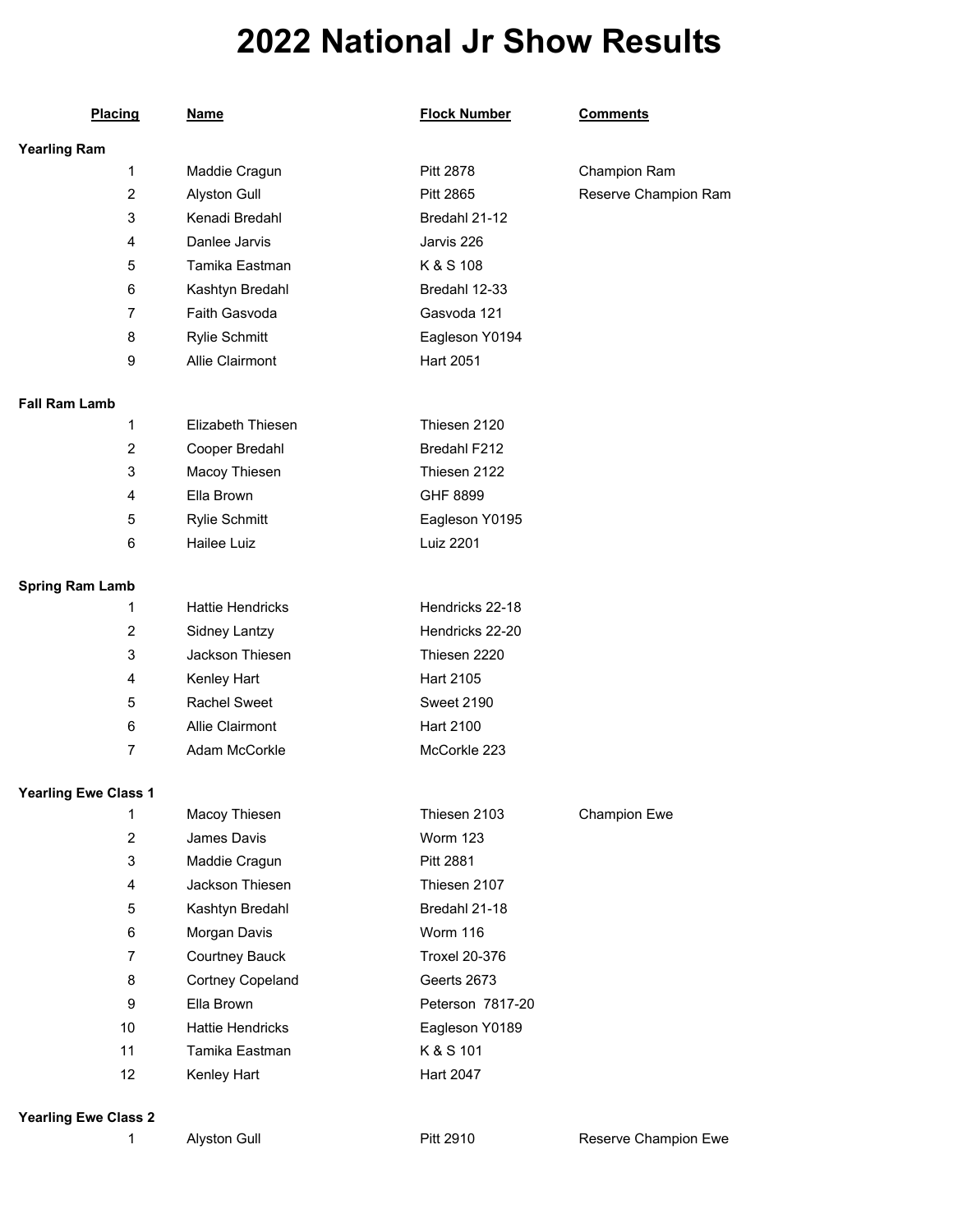| Placing                      | <b>Name</b>             | <b>Flock Number</b>  | <b>Comments</b>            |
|------------------------------|-------------------------|----------------------|----------------------------|
| $\overline{2}$               | Kenadi Bredahl          | Chase 2111           |                            |
| 3                            | Maddie Cragun           | Pitt 2954            |                            |
| 4                            | <b>Courtney Bauck</b>   | <b>Troxel 21-396</b> |                            |
| 5                            | Sidney Lantzy           | 21-03                |                            |
| 6                            | Kashtyn Bredahl         | Hendricks 21-20      |                            |
| $\overline{7}$               | <b>Rylie Schmitt</b>    | Eagleson Y0204       |                            |
| 8                            | Kenadi Bredahl          | Pitt 29-04           |                            |
| 9                            | <b>Hattie Hendricks</b> | Worm 166             |                            |
| 10                           | Grace Rooney            | Klick MT2727-0202    |                            |
| <b>Yearling Ewe Class 3</b>  |                         |                      |                            |
| 1                            | Danlee Jarvis           | Jarvis 313           |                            |
| $\overline{c}$               | Sy Blessing             | 21002                | <b>Best Fleeced Animal</b> |
| 3                            | Alyston Gull            | Pitt 2984            |                            |
| 4                            | Ella Brown              | GHF 1950             |                            |
| 5                            | Allie Clairmont         | <b>Hart 2048</b>     |                            |
| 6                            | Cooper Bredahl          | Pitt 28-59           |                            |
| $\overline{7}$               | <b>Rylie Schmitt</b>    | Borcher 1021         |                            |
| 8                            | Hailee Luiz             | Zedicker 2110        |                            |
| $\boldsymbol{9}$             | Faith Gasvoda           | Gasvoda 192          |                            |
| 10                           | Jean Blackman           | Blackman 21759       |                            |
| <b>Pair of Yearling Ewes</b> |                         |                      |                            |
| 1                            | <b>Courtney Bauck</b>   |                      |                            |
| $\overline{2}$               | <b>Alyston Gull</b>     |                      |                            |
| 3                            | Allie Clairmont         |                      |                            |
| 4                            | Ella Brown              |                      |                            |
| 5                            | <b>Rylie Schmitt</b>    |                      |                            |

6 Kashtyn Bredahl

|   | Maddie Cragun           |
|---|-------------------------|
| 8 | <b>Hattie Hendricks</b> |

9 Kenadi Bredahl

## **Fall Ewe Lamb**

| 1  | Elizabeth Thiesen     | Thiesen 2121         |
|----|-----------------------|----------------------|
| 2  | Jackson Thiesen       | <b>Bauck 21-70</b>   |
| 3  | <b>Alyston Gull</b>   | Worm 1696            |
| 4  | Kenadi Bredahl        | Bredahl 21-06        |
| 5  | <b>Courtney Bauck</b> | <b>Troxel 21-416</b> |
| 6  | <b>Courtney Bauck</b> | <b>Troxel 21-415</b> |
| 7  | Cortney Copeland      | Copeland 420         |
| 8  | Kashtyn Bredahl       | Bredahl 21-05        |
| 9  | <b>Rylie Schmitt</b>  | Eagleson Y0213       |
| 10 | Hailee Luiz           | Luiz 2206            |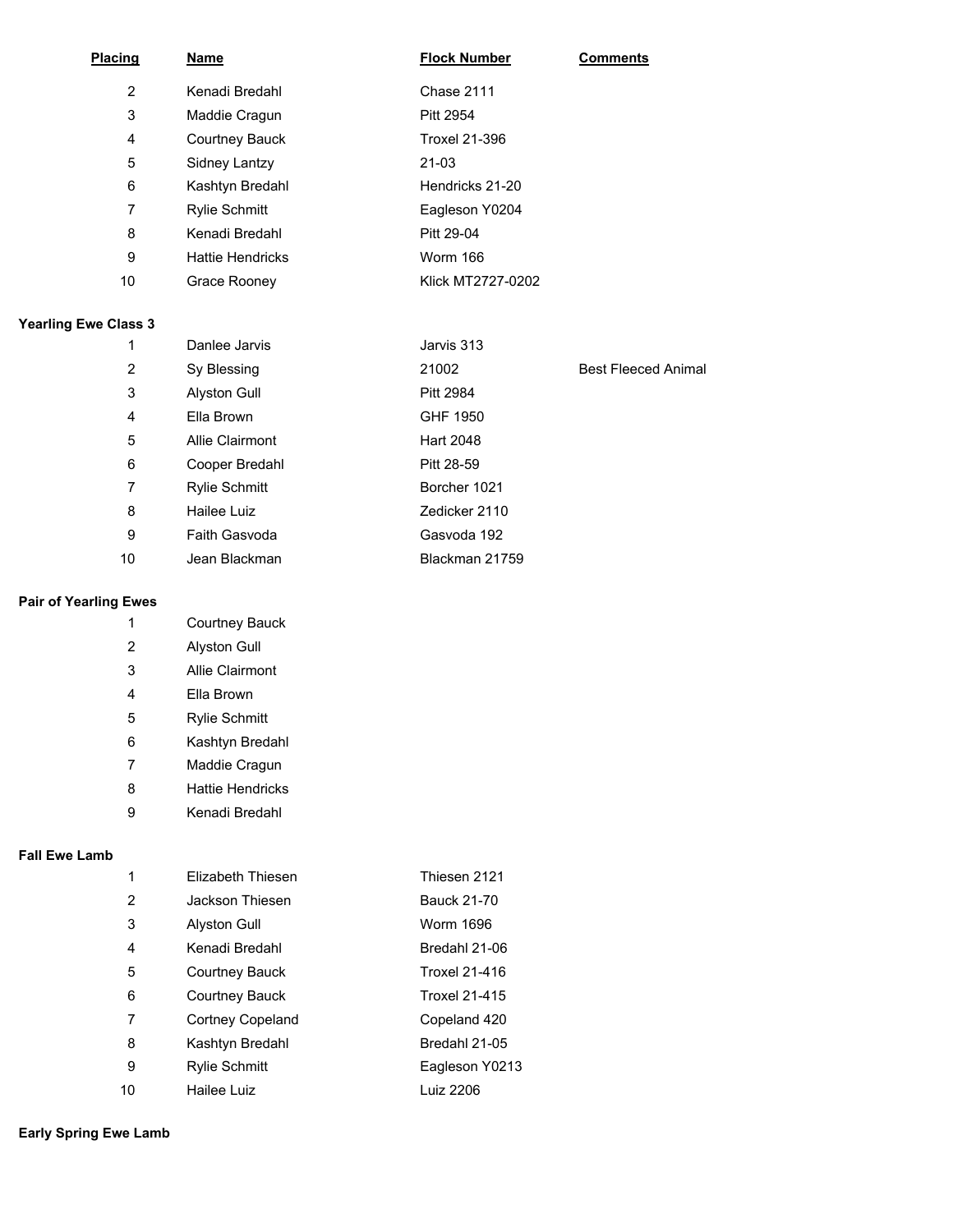| Placing                     | <b>Name</b>             | <b>Flock Number</b>  | <b>Comments</b>          |
|-----------------------------|-------------------------|----------------------|--------------------------|
| 1                           | Maddie Cragun           | Pitt 3047            | Jr Champion Ewe          |
| $\overline{2}$              | Elizabeth Thiesen       | Thiesen 2211         |                          |
| 3                           | Alyston Gull            | Pitt 3061            |                          |
| 4                           | <b>Hattie Hendricks</b> | Hendricks 22-11      |                          |
| 5                           | Morgan Davis            | Geerts 2755          |                          |
| 6                           | <b>Cortney Copeland</b> | Copeland 290         |                          |
| 7                           | Kenley Hart             | Hart 2145            |                          |
| 8                           | <b>Tuff Hart</b>        | Hart 2102            |                          |
| 9                           | James Davis             | Geerts 2765          |                          |
| 10                          | Cooper Bredahl          | Bredahl 22-02        |                          |
| 11                          | Adam McCorkle           | McCorkle 221         |                          |
| 12                          | Hailee Luiz             | Luiz 2213            |                          |
| <b>Late Spring Ewe Lamb</b> |                         |                      |                          |
| 1                           | Sidney Lantzy           |                      | Res Jr Champion          |
| $\overline{2}$              | <b>Hattie Hendricks</b> | Hendricks 22-30      |                          |
| 3                           | Allie Clairmont         | Hart 2159            |                          |
| 4                           | Macoy Thiesen           | Thiesen 2223         |                          |
| 5                           | Cooper Bredahl          | Bredahl 22-72        |                          |
| 6                           | <b>Rachel Sweet</b>     | <b>Sweet 2191</b>    |                          |
| 7                           | Kashtyn Bredahl         | Bredahl 21-56        |                          |
| <b>Fall Ram Lamb NC</b>     |                         |                      |                          |
| 1                           | Kashtyn Bredahl         | Bredahl 211          | Champion NC Ram          |
| <b>Yearling Ewe NC</b>      |                         |                      |                          |
| 1                           | Sidney Lantzy           | Lantzy 2107          | Champion NC Ewe          |
| 2                           | <b>Courtney Bauck</b>   | <b>Troxel 20-384</b> | Res Champion NC Ewe      |
| 3                           | Tamika Eastman          | K & S 102            |                          |
| <b>Pair of Lambs</b>        |                         |                      |                          |
| 1                           | Kenley Hart             |                      |                          |
| $\overline{2}$              | <b>Hattie Hendricks</b> |                      |                          |
| 3                           | <b>Courtney Bauck</b>   |                      |                          |
| 4                           | Elizabeth Thiesen       |                      |                          |
| 5                           | <b>Rylie Schmitt</b>    |                      |                          |
| 6                           | <b>Rachel Sweet</b>     |                      |                          |
| 7                           | <b>Alyston Gull</b>     |                      |                          |
| 8                           | Macoy Thiesen           |                      |                          |
| Jr Showmanship (8-11)       |                         |                      |                          |
| 1                           | Allie Clairmont         |                      | Champion Showman         |
| 2                           | James Davis             |                      | Reserve Champion Showman |
| Int Showmanship (12-14)     |                         |                      |                          |
| 1                           | Jackson Thiesen         |                      | Champion Showman         |
| 2                           | Alyston Gull            |                      | Reserve Champion Showman |